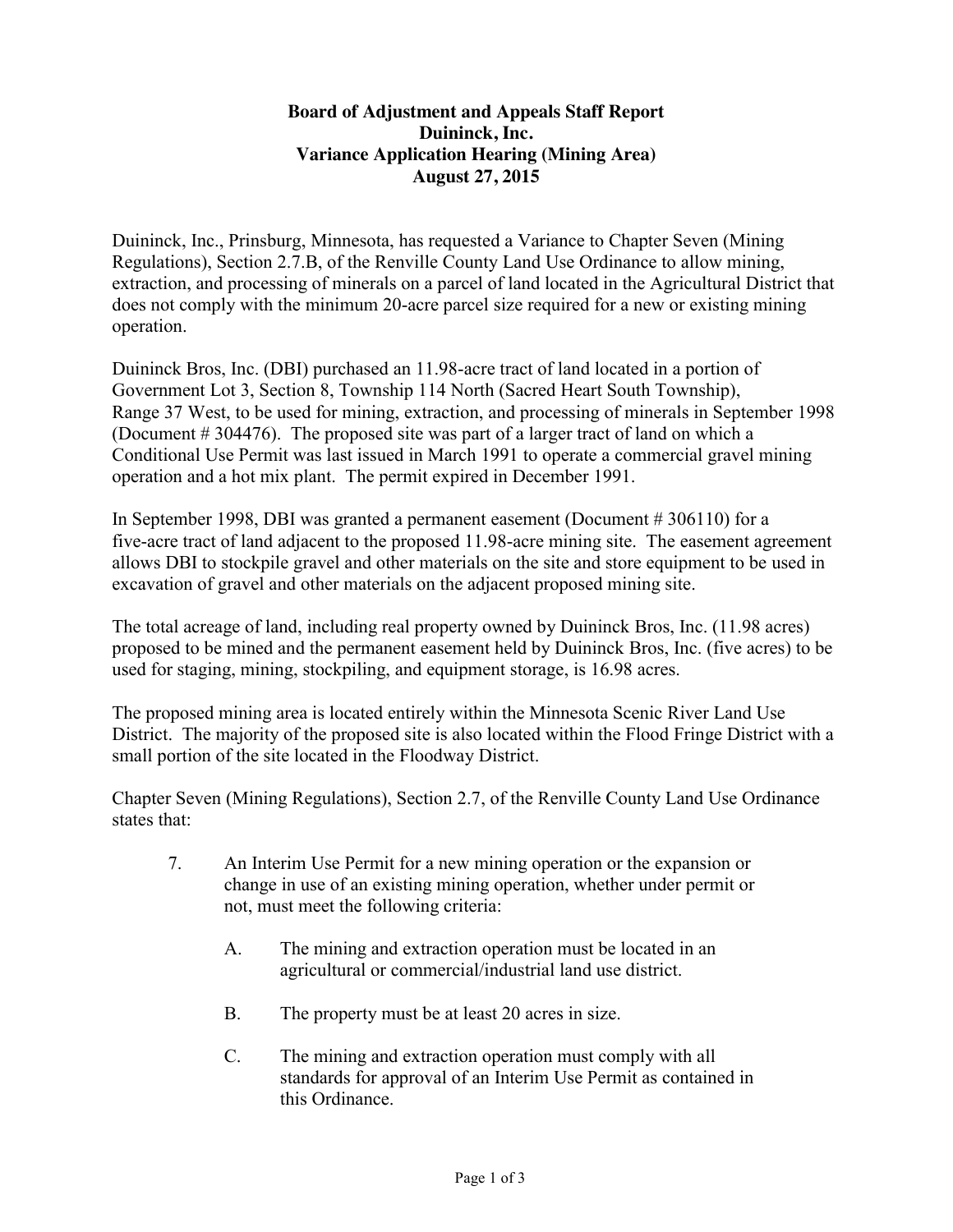D. The mining and extraction operation is consistent with the Renville County Comprehensive Plan (Resource Extraction – Goals and Policies) and is in compliance with all provisions of this Ordinance.

It should be noted that the minimum 20-acre parcel area requirement for a new or existing mining operation was in effect prior to the 1998 land purchase.

A Variance would, therefore, be required to allow a mining operation on a 16.98-acre site as it does not meet the minimum 20-acre size requirement outlined in Section 2.7.B.

A Variance may be granted by the Board of Adjustment and Appeals when it is found that strict enforcement of the Land Use Ordinance will result in "practical difficulties." The Board of Adjustment and Appeals will consider each of the following questions to determine if the applicant has established that there are "practical difficulties" in complying with regulations and standards set forth in the Land Use Ordinance. The Board of Adjustment and Appeals should weigh each of the criteria when deciding whether a practical difficulty exists and the Variance Application should be granted:

- 1. Is the property owner proposing to use the property in a reasonable manner not permitted by the Land Use Ordinance?
- 2. Is the need for a Variance due to circumstances unique to the property and not created by the property owner?
- 3. Will the issuance of a Variance maintain the essential character of the locality?
- 4. Does the need for a Variance involve more than economic considerations?

The applicant or his/her representative is required to appear before the Board of Adjustment and Appeals in order to address questions regarding the proposed application. It is the responsibility of the applicant to present facts to the Board of Adjustment and Appeals sufficient to prove that the criteria for the approval of a Variance have been satisfied. The Board of Adjustment and Appeals has the authority to request additional information from the applicant that is declared necessary to verify information or establish performance conditions. Failure of the applicant to supply all necessary supportive information may be grounds for the denial of the Variance request.

If the Board denies the Variance request, it must draft written Findings of Fact that state the reasons for denial for the record. The Board must also provide the applicant a written statement of the reasons for the denial. If the written statement is not adopted at the same time as the denial, it must be adopted at the next meeting following the denial of the request but before the expiration of the time allowed for making a decision under Minnesota Statutes, Chapter 15.99. The written statement must be consistent with the reasons stated in the record at the time of the denial. The written statement must be provided to the applicant upon adoption.

To approve a Variance, the Board of Adjustment and Appeals must legally incorporate the reasons for the decision for the record in its written Findings of Fact. The Board may also